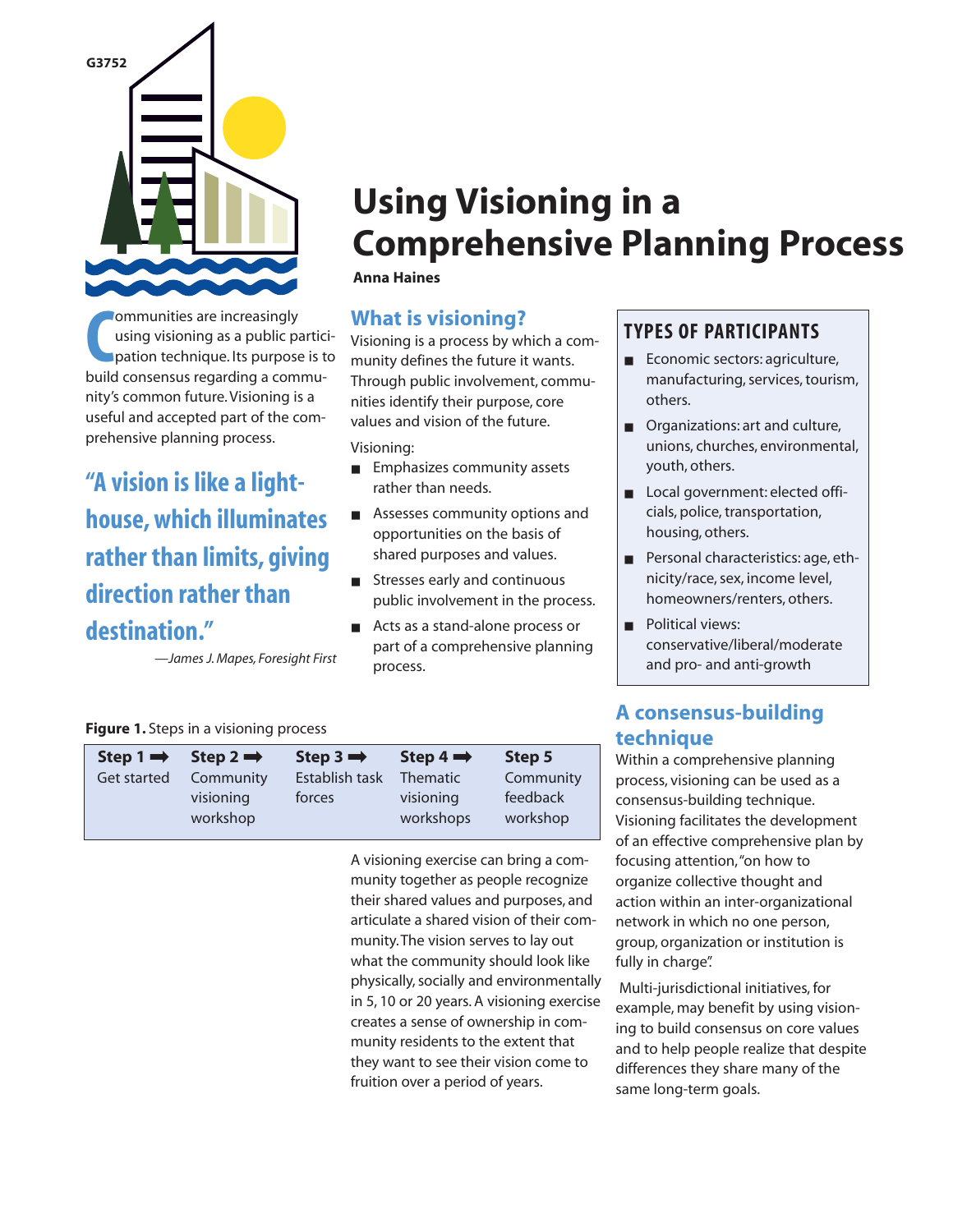# **INGREDIENTS OF A VISION STATEMENT**

- Positive, present-tense language
- Qualities that provide the reader with a feeling for the region's uniqueness
- Inclusiveness of the region's diverse population
- A depiction of the highest standards of excellence and achievement
- A focus on people and quality of life
- A stated a time period
- *Source:* The National Civic League Press

Many communities suffer from divisive perspectives involving past issues and policies. It is difficult for a local government to spearhead a comprehensive planning process when a community is divided into factions. Visioning can be a way to establish consensus on general beliefs and values. However, if there is too much distrust (for example, to the point where community leaders and others avoid talking to each other), a different technique, such as community mediation, will be needed to bring people together.

# **What are the results of visioning?**

The results of visioning can include:

- An overall community vision statement
- Thematic vision statements that can address all the elements of the comprehensive planning law ("Smart Growth"), such as housing, transportation and natural resources. (A visioning process must remain focused on visioning and not drift towards too much detail or specific solutions.)
- Better communication lines developed within the community.
- Context for consideration and adoption of long-range functional goals and related policies.
- A "sounding board" during inventory and analysis of data. Asking how trends and other data fit into your community's vision can spur a more useful discussion about it.
- Grounded discussions and decisions when devising land use criteria and resulting policies.
- "Human glue" when naysayers challenge the adoption of your community's comprehensive plan.

## **How can visioning be incorporated into a comprehensive planning process?**

There are at least two approaches that can be used to bring visioning into the planning process. Many communities develop a vision at the beginning of the planning process that acts as a guide for the rest. Conducting visioning at the beginning of the process builds a foundation upon which to build and evaluate the rest of the process. Ciitizens feel they are in control and that their input is meaningful when visioning is conducted early on.This implies, however, that planners, politicians and others must give up control of the results and trust that citizens will develop a vision (and goals and objectives) that are both useful and appropriate for that community.

|  | Figure 2. Visioning parallels comprehensive planning process |  |
|--|--------------------------------------------------------------|--|
|  |                                                              |  |

|                                              | Step $2a^* \rightarrow$<br>Community                 |                                                 |                                                             |                                                                                                                                                                                                                                                     |                                       |                                                  |                                               |
|----------------------------------------------|------------------------------------------------------|-------------------------------------------------|-------------------------------------------------------------|-----------------------------------------------------------------------------------------------------------------------------------------------------------------------------------------------------------------------------------------------------|---------------------------------------|--------------------------------------------------|-----------------------------------------------|
| Step $1 \Rightarrow$<br>Plan for<br>planning | visioning<br>workshop<br>Step $2b^*$<br>Data collec- | Step $3 \Rightarrow$<br>Strategy<br>formulation | Step $4 \Rightarrow$<br>Select<br>preferred<br>alternatives | Step 5<br>Draft plan                                                                                                                                                                                                                                | Step 6<br>Plan review<br>and approval | Step $7 \Rightarrow$<br>Plan imple-<br>mentation | Step 8<br>Monitor,<br>reassess &<br>amendment |
|                                              | tion and<br>analysis                                 |                                                 | visioning exercise.                                         | *Steps 2a and 2b occur simultaneously. Data is strategically introduced throughout the<br>$\mathcal{L}$ , and $\mathcal{L}$ , and $\mathcal{L}$ , and $\mathcal{L}$ , and $\mathcal{L}$ , and $\mathcal{L}$ , and $\mathcal{L}$ , and $\mathcal{L}$ |                                       |                                                  |                                               |

*Adapted from Mark Hilliker, Citizen Participation In-Service, March 2000*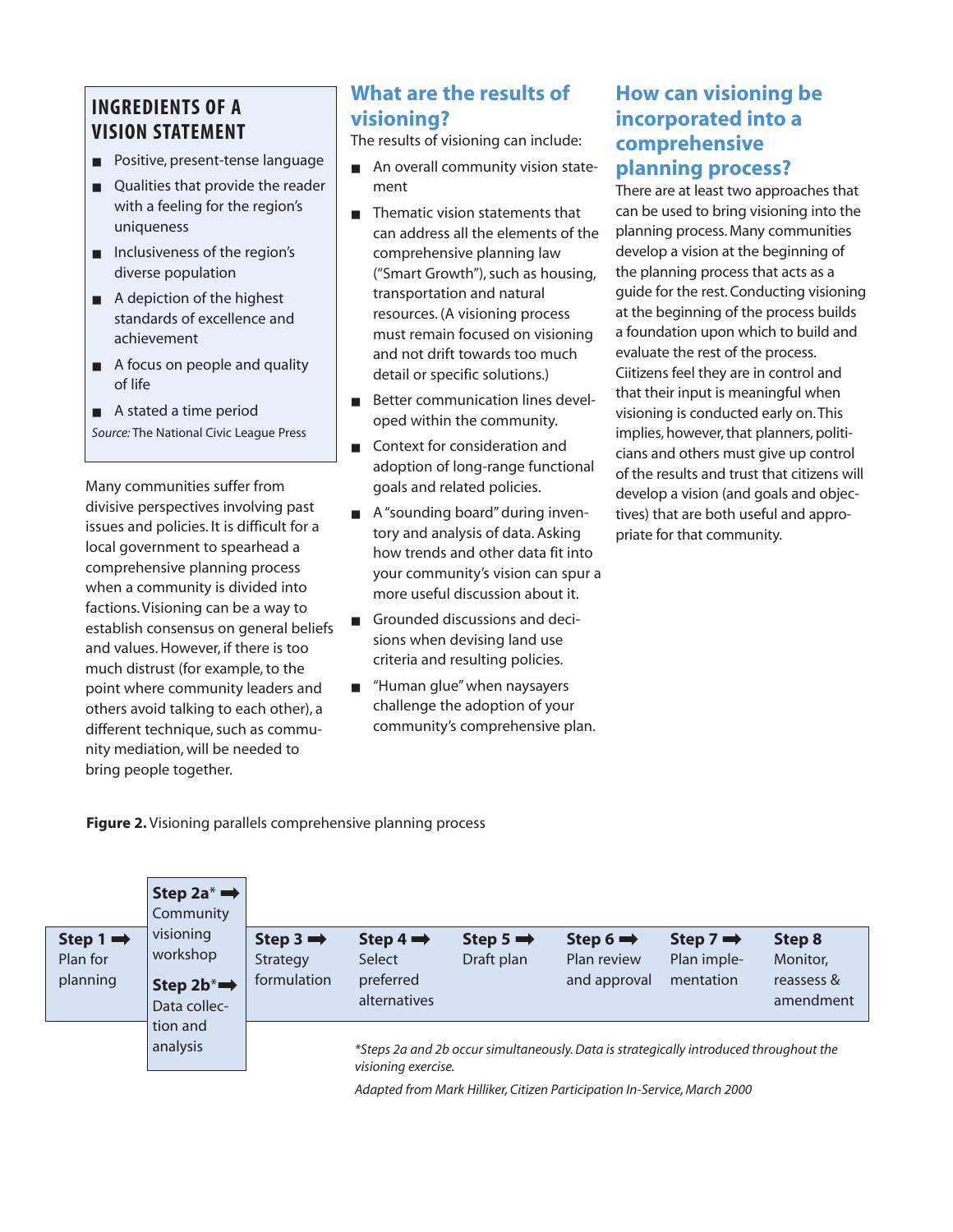In contrast, some places develop a vision after the issues step in the planning process. This type of vision acts more like a mission statement, but nevertheless can guide the rest of the process. In this model the planners and politicians are maintaining some control over the process. The risk is that citizens will not trust the results of the plan and more effort will be needed by planners to ensure trust and ownership of the resulting plan.

Visioning efforts try to maximize the number of people participating in them by establishing effective participation strategies such as press releases, advertisements and invitations to a broad set of community stakeholders. No one is excluded from visioning sessions and everyone has an equal voice. Representation from all parts of a community is necessary. In essence, visioning acts as the "human glue" to the planning process by getting a broad spectrum of people from a community involved and excited about their community's future.



#### **Preparing for the visioning process**

Before adopting visioning, your community should ask a few questions:

- **Why should our community use visioning?** If your community already has a good sense of where it is going, you don't need to go through a visioning process. However, if you hear lots of grumbling and disagreements about growth and change, perhaps a vision can help look at these issues carefully.
- **Do we need visioning for all aspects of our community?** If your community feels it has a good sense of where it is headed except for one area, a visioning exercise is possible for only that one area. For example, many communities continue to experience problems with declining downtowns. After trying different methods for revitalization, people aren't satisfied with the results. Visioning can be used to define a focused plan for downtown.
- **Should we always use visioning in a comprehensive planning process?** There are situations when visioning is not a useful tool. Visioning does not make sense if a community is absorbed in a narrowly defined crisis, or if stakeholders have no faith in the value of public dialogue. In addition, if munity has a well-develland use tentious, a ot be

**Figure 3.** Visioning as a step with comprehensive planning process

| Step $1 \Rightarrow$<br>Plan for<br>planning | Step $2 \implies$<br>Data collec-<br>tion and<br>analysis | Step $3 \Rightarrow$<br><b>Issue</b><br>identification      | Step $4 \Rightarrow$<br>Visioning  | Step $5 \Rightarrow$<br>Strategy<br>formulation | useful.                                          | your community has a w<br>oped sense of itself, and<br>issues are not overly con<br>visioning process may no |
|----------------------------------------------|-----------------------------------------------------------|-------------------------------------------------------------|------------------------------------|-------------------------------------------------|--------------------------------------------------|--------------------------------------------------------------------------------------------------------------|
|                                              |                                                           | Step $6 \Rightarrow$<br>Select<br>preferred<br>alternatives | Step $7 \rightarrow$<br>Draft plan | Step 8<br>Plan review<br>and approval           | Step $9 \Rightarrow$<br>Plan imple-<br>mentation | Step 10<br>Monitor,<br>reassess and<br>amendment<br>procedure                                                |

*Adapted from Mark Hilliker, Citizen Participation In-Service, March 2000*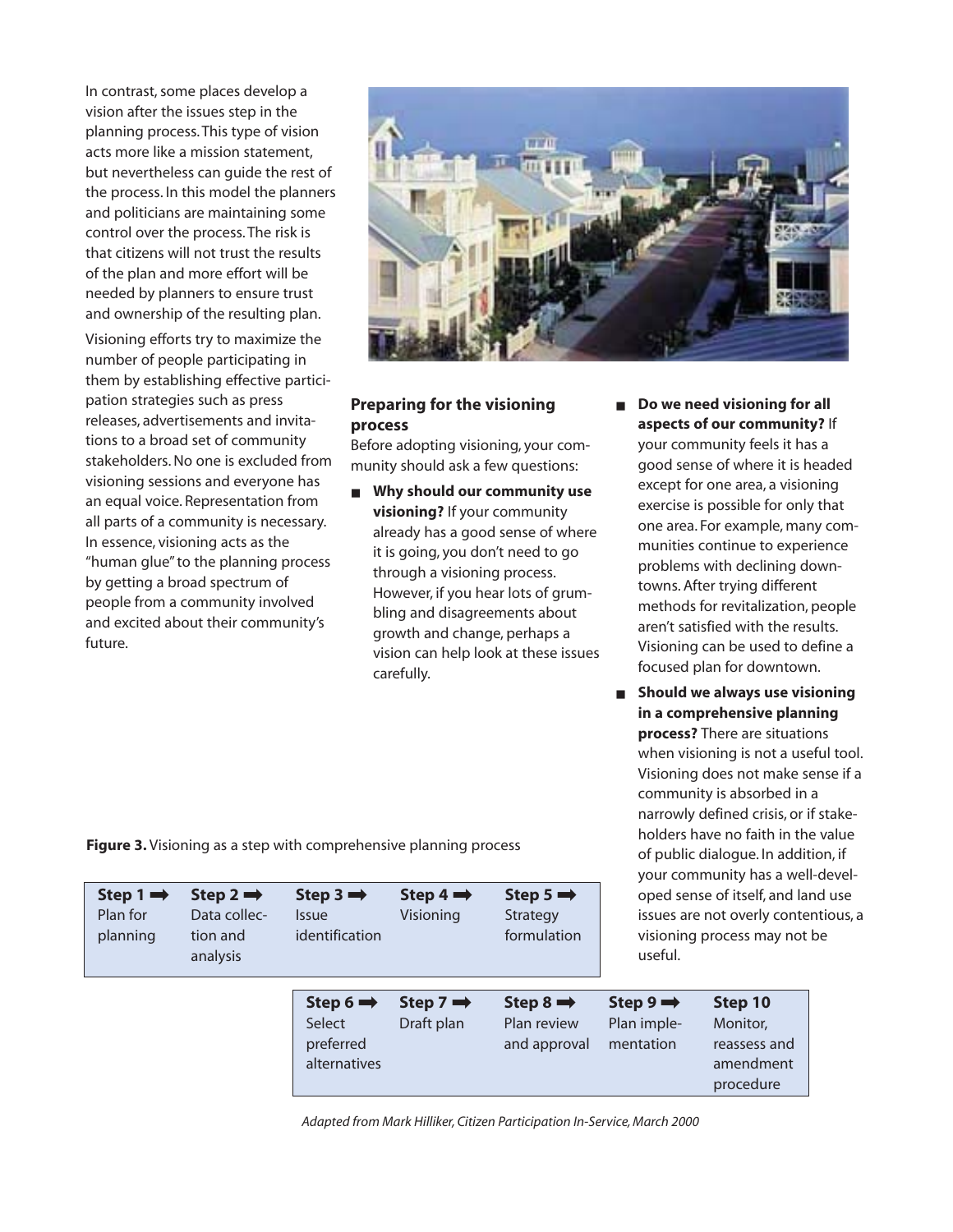## **Advantages and disadvantages of visioning**

There are several **advantages** to using visioning in your comprehensive planning process.

Visioning:

- Serves as a catalyst. It can bring community residents together to talk about their community in new ways. After visioning, community residents often are motivated to get more involved in their community.
- Creates excitement in community residents about the planning process. People like to know that they can be a part of their community in meaningful ways.
- Keeps the process on track. Because a vision statement(s) have been created, community residents can make sure that the rest of the planning process addresses the issues raised from the visioning exercise and addresses how to achieve the vision.
- Keeps implementation moving forward. Again, because of the excitement created around the visioning process and the outcomes of visioning, community residents are motivated to keep track of the actions proposed to achieve the vision they helped to create.

There are also a few **disadvantages** to visioning.

Visioning can:

- Add to the cost of the planning process. Because visioning is an intensive public participation process, it can involve much organization. However, many planning or land use committees are willing to work on organizing visioning workshops because they recognize their importance in the overall planning process.
- Create expectations. While the advantage of visioning is that it generates excitement and serves as a catalyst for the rest of the process, it can also create expectations that the local government cannot fulfill. It is important to create short-term goals and objectives so that people can begin to see results fairly quickly .
- Depend on a facilitator. It is difficult to conduct visioning without a group of facilitators to make the process a successful one. However, many communities have trained a local planning or land use committee to facilitate visioning workshops. This has proved not only to be successful, but the committee walks away feeling its members have learned a new skill and have accomplished something meaningful.

## **Summary**

Visioning is a useful tool in comprehensive planning. It can easily be included in the comprehensive planning process and can occur parallel to data collection and analysis. Vision statements provide a framework or hook upon which to hang ideas and information. Without an overall vision, gathering data and creating goals and objectives are often unconnected to anything meaningful. Thus, visioning provides a rationale and the framework for more meaningful questions. Finally, visioning can assist a community in identifying important and current issues, whether the debate centers on cell towers, gravel pits, or urban sprawl and farmland preservation.

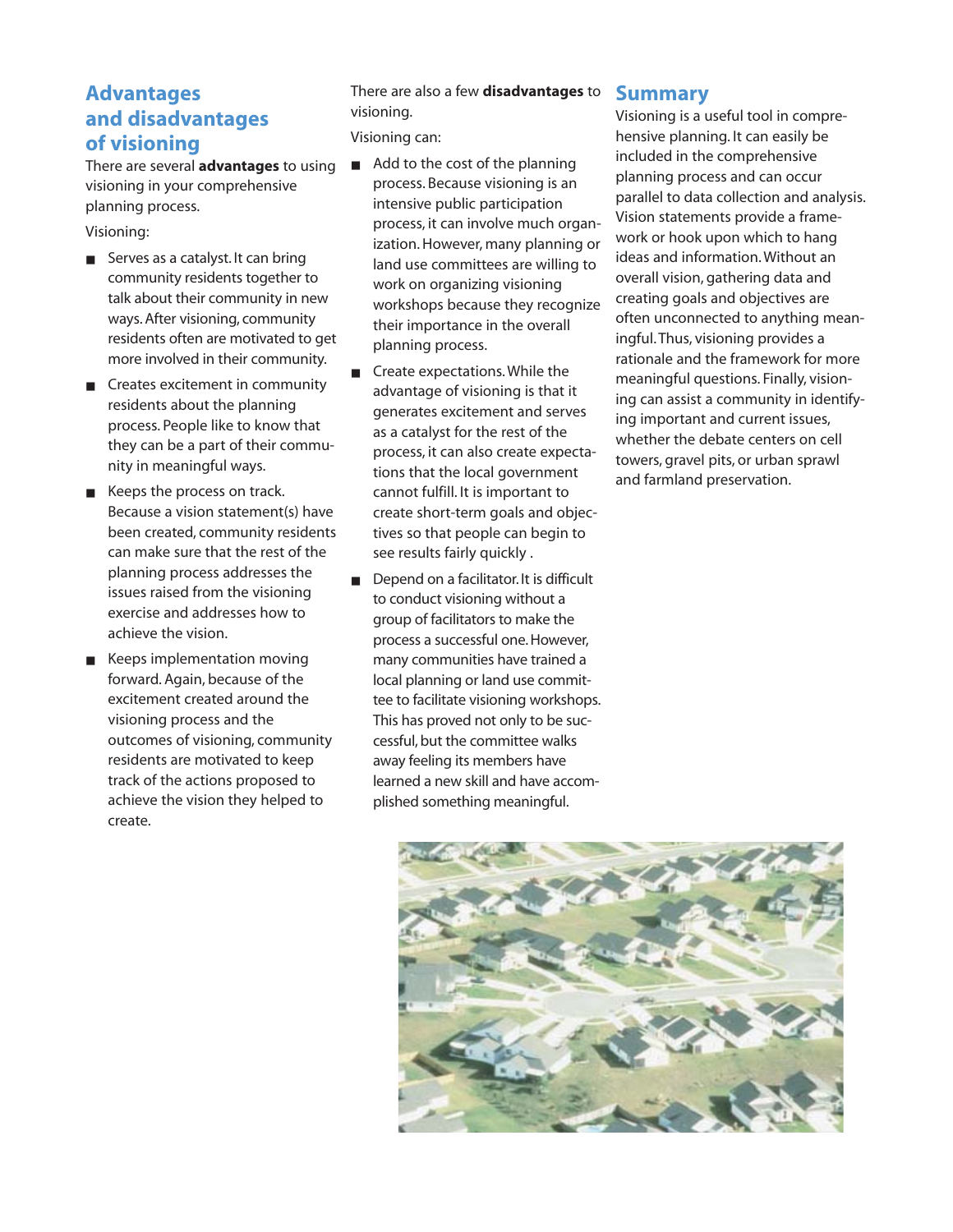## **References**

For more detailed information on visioning, you can get copies of **Building Our Future: A Guide to Community Visioning** (G3708) by Gary Green, Anna Haines and Stephen Halebsky from Cooperative Extension Publications at the address on the back page. If you would like assistance on community visioning, please contact either Gary Green at 608-262- 9532 or Anna Haines at 715-346-2386.

- Green, Gary Paul, Timothy O. Borich, Robert D. Cole, David L. Darling, Connie Hancock, Stuart H. Huntington, Mary Simon Leuci, Bill McMaster, David B. Patton, Frederick Schmidt, Anne Heinz Silvis, Roger Steinberg, Dewey Teel, Jerry Wade, Norman Walzer, and Julie Stewart. 2001. *Vision to Action: Take Charge Two*. Ames, IA: North Central Regional Center for Rural Development (Report No. RRD 182). This manual provides materials for conducting a community visioning project and developing action plans. The project synthesized the "best practices" from several Midwestern states. The manual is available from the North Central Regional Center for Rural Development.
- Moore, Carl M., Gianni Longo and Patsy Palmer. 1999. Visioning. pp. 557–589 in *The Consensus Building Handbook*, edited by Lawrence Susskind.

Oregon Visions Project. 1998. *A Guide to Community Visioning: Hands-On Information for Local Communities*. This guide provides a comprehensive approach to visioning; suggestions for designing and implementing an effective visioning process; ideas and examples for using graphics in visioning; and contacts and resources for finding additional information. Information on the manual can be obtained from Steven Ames, Chair APA Oregon Visions Project, 325 SE 14th Avenue, Portland, Oregon 97214 (503-235-3000) (scames@aol.com).

- Okubo, Derek. National Civic League. 1997. *The Community Visioning and Strategic Planning Handbook.* Denver Colorado. This publication is used widely in helping communities design, develop and facilitate community-wide planning projects. It is especially useful on drawing a broad group of participants into the process. The publication is available from the National Civic League, 1445 Market Street, Suite 300, Denver, Colorado. (303-571-4343) www.ncl.org/ncl ncl@ncl.org.
- Peterson, Mark. *Harnessing the Power of Vision: Ten Steps to Creating a Strategic Vision and Action Plan for Your Community*. Little Rock, Arkansas: University of Arkansas Cooperative Extension Service. This widely used manual outlines a tenstep process to developing a strategic vision and action plan in a community. It also provides wonderful overheads and references. It is available form the Economic and Community Development Section, University of Arkansas Cooperative Extension Service, PO Box 391, Little Rock, AR 72203 (501-671-2072).

The Center for Rural Pennsylvania. *Planning for the Future: A Handbook on Community Visioning.* Harrisburg, PA. This manual provides a process for community visioning, detailed instructions for each session, workshop agenda, resources, references and other information that communities can use to design a visioning process. Available from The Center for Rural Pennsylvania, 212 Locust Street, Suite 604, Harrisburg, PA 17101 (717-787-9555) www.ruralpa.org info@ruralpa.org.

## **Example vision statement from City of Lodi**

## **Vision for Our Community: Lodi 2025**

In 2025, Lodi is a community that links the future with the past by recognizing the importance of history in growth and development. The center of our small town is a pedestrianfriendly main street that celebrates historical architecture, while our waterways and surrounding vistas nourish the health and beauty of the valley.

## **Land Use and Growth Management**

Our community is committed to planning and community involvement in directing its future growth to meet the needs of our residents. Our community encompasses a mix of distinct neighborhoods and districts, and by encouraging compatible land uses within those districts, we are maintaining our unique small-town character, protecting natural resources, and promoting sustainable development and growth.